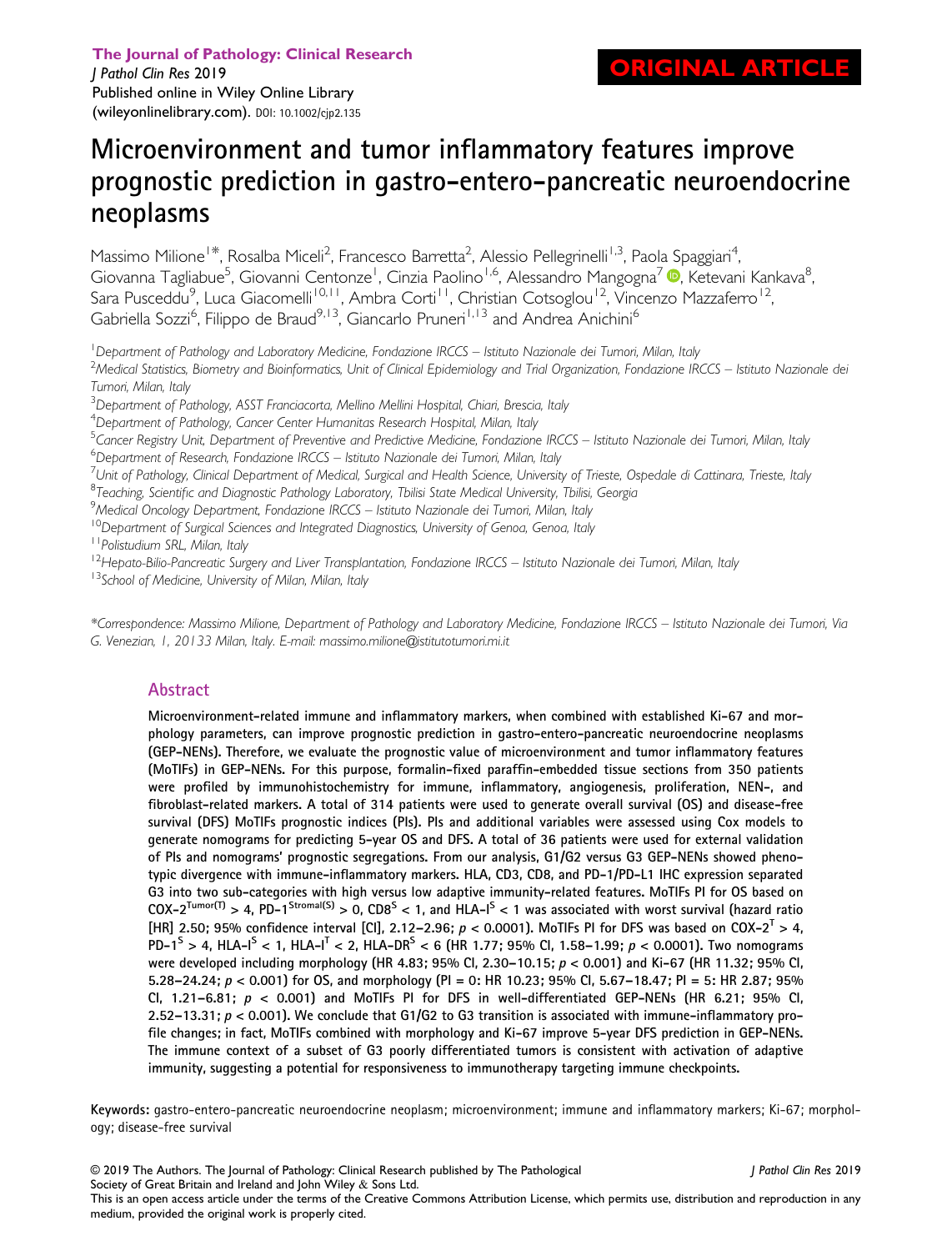Received 18 April 2019; Revised 22 May 2019; Accepted 23 May 2019

No conflicts of interest were declared.

This paper was accepted by the ENETS (European Neuroendocrine Tumor Society) and was presented at the '15th Annual ENETS Conference for the Diagnosis and Treatment of Neuroendocrine Tumor Disease, 7–9 March 2018 – Barcelona, Spain'.

#### Introduction

Gastro-entero-pancreatic neuroendocrine neoplasms (GEP-NENs) are the most frequent neuroendocrine tumors (NETs) [1]. The World Health Organization (WHO) 2010 classification divides GEP-NENs into G1, G2, and G3, according to Ki-67 and/or mitotic index (MI) [2]. However, this classification was challenged by several studies showing its poor predictive and prognostic power [3,4]. In 2017 WHO published a new classification specific for pancreatic NENs, based on proliferation parameters (Ki-67 and/or MI), and morphological features (well-differentiated [WED] versus poorly differentiated [POD] tumors), and also on percentage of neuroendocrine component (at least 30% of the neoplasm) relative to the non-neuroendocrine component [5]. Thanks to this classification, WED-NENs can be further divided into NET G1 (Ki- $67 < 3\%$ ; MI < $2/10$  high-power fields [HPF]), NET G2 (Ki-67 3–20%; MI 2–20/10 HPF) and NET G3 (Ki- $67 > 20\%$ ; MI  $>20/10$  HPF); on the other hand POD tumors are classified as neuroendocrine carcinomas (NECs) G3, having by definition Ki-67 > 20%. Further studies [3,4], included in the European Neuroendocrine Tumor Society (ENETS) 2017 Guidelines on POD-GEP neoplasms [6], revealed that a 55% Ki-67 cut off can discriminate POD-NENs with different median overall survival (OS) and response to therapy. Indeed, higher median OS in patients with Ki-67  $\leq$  55% is associated with lower responsiveness to platinum-based therapy, which is conversely highly efficacious in POD-NENs with Ki-67  $>$  55% [7].

Current GEP-NENs medical therapy includes somatostatin analogues (SSAs), targeted therapies (sunitinib and everolimus), peptide receptor radionuclide therapy and platinum-based chemotherapy. These approaches aim directly at targeting tumor cells, thus promoting disease chronicity rather than regression [7]. On the other hand, immunotherapy targeting immune checkpoints – which has shown efficacy in several other cancer types – only targets nonneoplastic elements of the tumor microenvironment, also known as immune context [8], thus inducing immunemediated regression of the tumor mass. Several studies, conducted in other cancer types, have suggested that patients responding to immunotherapy show abundant PD-1+ T-cell infiltration that co-localizes with PD-L1+ tumor or stromal cells [9]. In contrast, poor response to immunotherapy is associated with modest expression of PD-1/PD-L1 and high nuclear levels of β-catenin [9]. Importantly, immunotherapy shows efficacy in other GEP neoplasms, which share the same mutational burden with GEP-NENs [8–11]. Conversely, microenvironment and tumor inflammatory features (MoTIFs) in GEP-NENs have been poorly investigated to date [12–14]. We carried out extensive GEP-NEN MoTIFs profiling, testing their relationship with the WHO classes and their potential prognostic relevance. Moreover, we built two MoTIFs-based prognostic indices (PIs) for OS and disease-free survival (DFS), and two nomograms including selected MoTIFs and clinical parameters.

## Materials and methods

#### Study setting and design

This study was performed according to the clinical standards of the 1975 and 1983 Declaration of Helsinki and was approved by the Ethical Committee of Fondazione IRCCS Istituto Nazionale dei Tumori (INT) (No. INT 21/16). A prospectively-maintained institutional clinical database from 2 Northern Italy (Milan) referral Centres for NET treatment (INT, and Humanitas Research Hospital – HRH) was retrospectively analyzed. The INT data were used to study the MoTIFs, and to develop the MoTIFs PIs and nomograms. The HRH series was used as an external validation set to assess the ability of the aforementioned prognostic tools to discriminate patients' prognosis.

#### **Patients**

Information on consecutive adult  $(≥18 \text{ years})$  patients with NENs of any grade treated at INT and HRH from 1995 to 2015 with available tumor specimens (maximum 20 sections of 5  $\mu$ m for each paraffin block) was extracted from the database. Of note, in 1995 SSAs and platinum-based treatment were established as standard therapy for NENs: therefore, the choice has been made,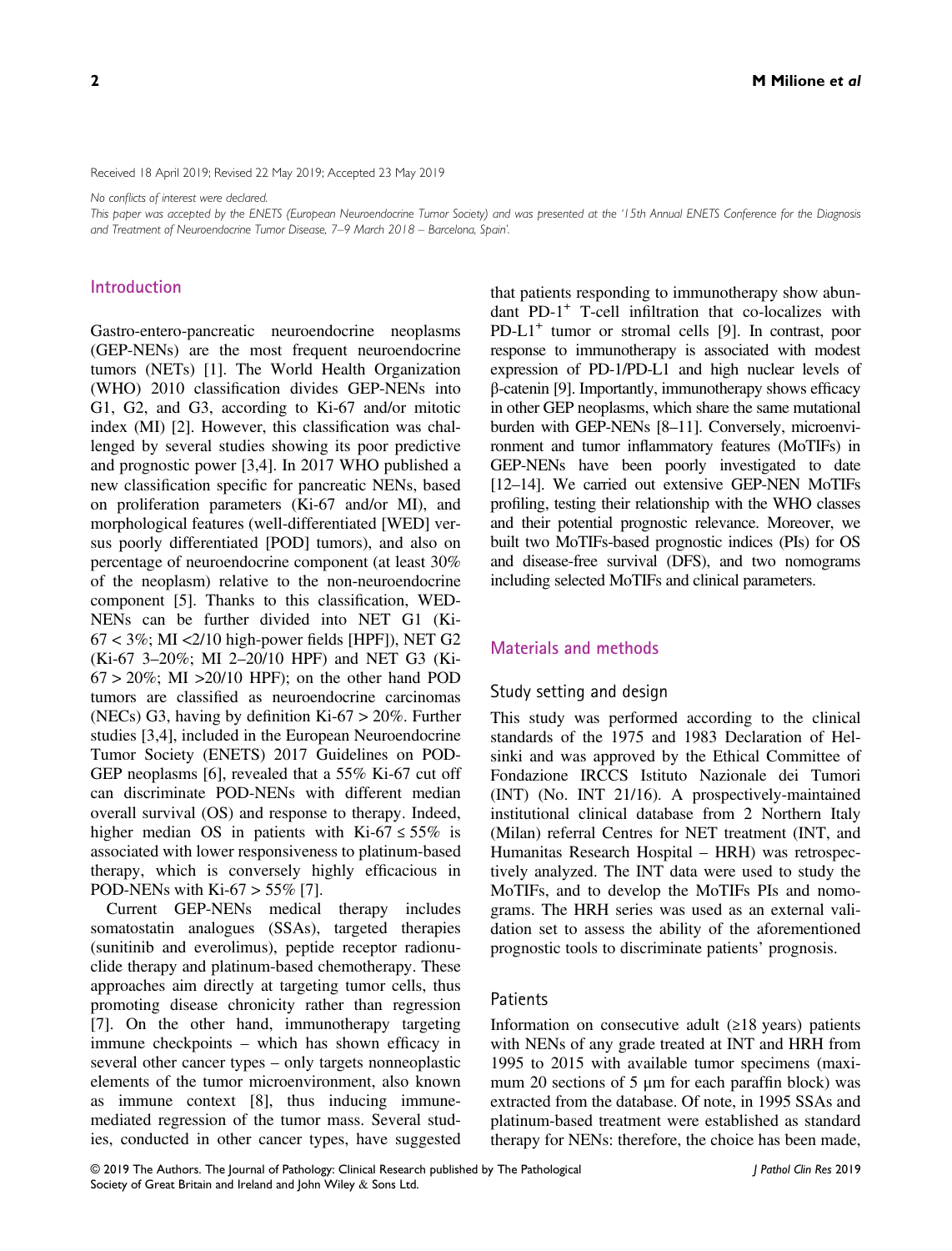taking into consideration that all the enrolled patients underwent surgery, followed by SSAs treatment for NETs G1–2, or chemotherapy for NETs G3 and NECs G3. The neuroendocrine nature was histologically confirmed in all specimens by immunohistochemistry (IHC) for chromogranin-A and synaptophysin.

# IHC and MoTIFs scoring system

Biomarker expression was assessed by IHC in formalinfixed paraffin-embedded tumor tissue sections following the manufacturer's instructions (see supplementary material, Table S1). The specificity of all reactions was checked, replacing the primary antibody with a nonrelated mouse immunoglobulin at comparable dilutions or using normal serum alone. Positive and negative controls were used as appropriate for each antibody, following the manufacturer's instructions. Sections were stained with antibodies to immune (CD3, CD4, CD8, PD-1, PD-L1, HLA-I, HLA-DR) and nonimmune markers (COX-2, pS6, β-catenin, NGFR, α-SMA, CD31). All these proteins were evaluated in both neoplastic cells and stromal cells. To minimize assessment variability, IHC results for each protein (with the exception of β-catenin, α-SMA, CD31) were rendered semiquantitatively by adopting a scoring system taking into account both staining marker extent (% positive cells) and intensity. The expression (E) was defined as follows: up to  $25\%$  neoplastic cells, 1+; 26–50%, 2+; 51–75%, 3+; 76–100%, 4+. The immunostaining intensity (I) was ranked as low (1+; fainter than internal controls), normal (2+; as faint as controls), or strong (3+; more intense than controls). E and I were combined into a single score (S), calculated as  $E \times I$  [15].

#### Statistical analysis

In the whole cohort of INT and HRH patients, the expression of each of the MoTIFs in G1, G2 and G3 NEN subsets was compared by Kruskal–Wallis test followed by Dunn's multiple comparison test. The binary association between all the investigated features was investigated by Spearman's correlation coefficient.

The study endpoints were OS and DFS and univariable analyses were performed by estimating Kaplan–Meier curves, with the log-rank test used to compare subgroups, and by fitting Cox models. The MoTIFs were modeled using a three-knot restricted cubic spline [16]; nonsignificant nonlinear terms were omitted.

Details of the methods used to develop PIs and nomograms are given in the supplementary material, Supplementary materials and methods. In brief, based on INT patients' data we applied a methodology for selecting and combining the MoTIFs to construct PIs for OS and DFS [17]; each selected MoTIF was categorized into two prognostic categories, and that associated with the worst prognosis was given a score of 1; the PI was the sum of the MoTIF scores. A backward selection procedure was applied to select the variables for inclusion in the multivariable Cox models used to develop the nomograms. The initial set included the end-point-specific MoTIF PIs and clinicopathological variables chosen a priori: patients' age, primary tumor site, morphology (WED; POD), Ki-67 and β-catenin (B0: absent; B1: cytoplasmic and/or membrane localization; B2: nuclear localization).

## **Results**

# **Patients**

Overall, 350 consecutively treated patients were included in the study, 314 from INT (G1:  $n = 89$  [28.3%]; G2:  $n = 97$  [30.9%]; G3:  $n = 128$  [40.8%]) and 36 (all G3) from HRH (Table 1). Median follow-up in the INT series was 84 months (interquartile range [IQR], 42–133); 141 patients died and 283 had disease recurrence as first event. All HRH patients died for the disease, and median time to death was 11 (7–69) months.

# IHC profiler of GEP-NENs microenvironment: evolution in the immune- and inflammationrelated profile of tumor and stroma along with the NET to NEC transition

Expression of immune, inflammatory and nonimmune markers was evaluated in tumor (coded by superscript

| Table 1. Demographic, clinical, and pathological characteristics of |  |  |  |
|---------------------------------------------------------------------|--|--|--|
| the analyzed series                                                 |  |  |  |

|                                   | <b>INT</b><br>$n = 314$ | <b>HRH</b><br>$n = 36$ |
|-----------------------------------|-------------------------|------------------------|
| Age (years)                       |                         |                        |
| Median (first and third quartile) | $59(49-67)$             | $61(56-67)$            |
| Primary tumor site                |                         |                        |
| Foregut                           | 85(27.1)                | 17(47.2)               |
| Midgut                            | 178 (56.7)              | 12(33.3)               |
| Hindgut                           | 51(16.2)                | 7(19.4)                |
| Morphology                        |                         |                        |
| <b>WED</b>                        | 210 (66.9)              | 3(8.3)                 |
| <b>POD</b>                        | 104(33.1)               | 33 (91.7)              |
| WHO grade                         |                         |                        |
| G <sub>1</sub>                    | 89 (28.3)               |                        |
| G <sub>2</sub>                    | 97 (30.9)               |                        |
| G <sub>3</sub>                    | $128*(40.8)$            | 36 (100)               |

\*G3 includes 104 NEC and 24 NET.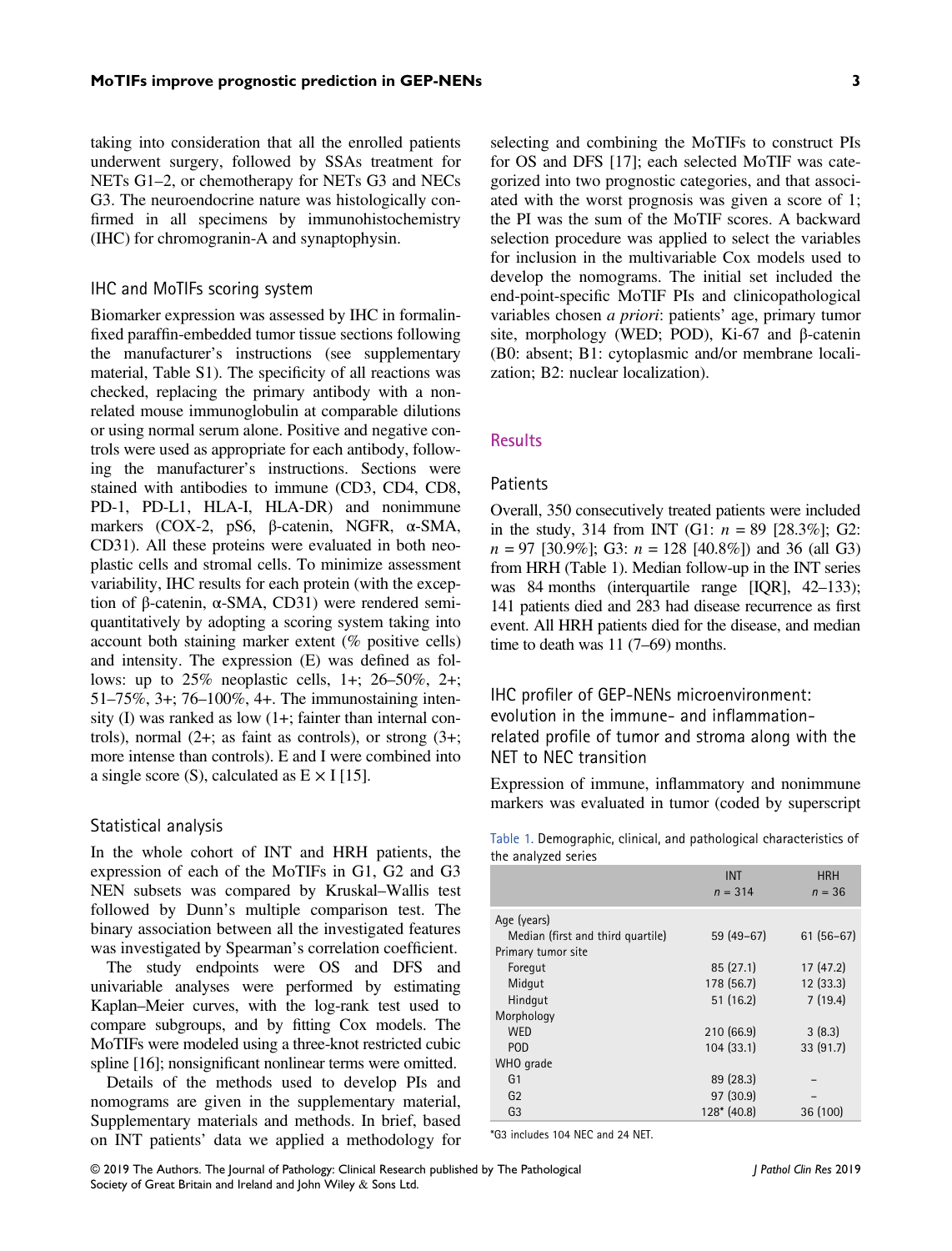'T') and stromal (coded by superscript 'S') areas of the lesions. In the whole cohort of 350 patients (Figure 1 and see supplementary material, Figure S1). The overall immune and inflammation-related profile of the GEP-NENs showed highly significant changes in the transition from G1/G2 to G3 tumors, as documented by comparison of NETs and NECs for expression of each of the investigated markers, with the exception of  $COX-2<sup>s</sup>$  and of  $CD8<sup>s</sup>$  (see table at the bottom of Figure 1). In detail,  $PD-L1<sup>T</sup>$  expression was found only in a subset of G3 NEC and PD-L1<sup>S</sup> increased in NECs compared to NETs. Overall PD-L1 expression (% of cases with either PD-L1<sup>S</sup> or PD-L1<sup>T</sup> positivity at any level  $> 0$ ) increased along the GEP-NEN grading stages: from 8.99% in G1 and 12.37% in G2 to 37.04% in G3 WED and 48.91% in G3 POD. G3 NECs showed frequent loss of  $HLA-I<sup>T</sup>$ , increased expression of  $CD31^{T,S}$  and of  $\alpha$ -SMA<sup>T,S</sup> and (in 89/164 tumors) a transition to 'nuclear staining only' in the β-catenin staining pattern (Figure 1 and see supplementary material, Figure S1).

Testing all the binary associations among the investigated markers, across the three grading subsets, provided further insight into the widespread phenotypic divergence between G1–2 NETs and G3 NETs and G3 NECs (see supplementary material, Figure S2). Collectively these results indicated that the transition from G1/G2 NETs to G3 NETs and G3 NECs is associated with profound changes in the tumor and stromal profile for inflammatory and immune-related markers and point to more frequent activation of adaptive immunity in NECs (documented by increased CD3<sup>s</sup>, PD-1<sup>s</sup>, and PD-L1<sup>s</sup>) counteracted by strong immune escape mechanisms  $(HLA-I<sup>T</sup>$  loss), by expression of PD-L1 on tumor or stroma, and by activation of inflammatory pathways involved in negative regulation of anti-tumor immunity (enhanced  $COX-2<sup>T</sup>$  and both  $β$ -catenin<sup>s/c-T</sup> and  $β$ -catenin<sup>n-T</sup> expression) (see supplementary material, Figures S3 and S4).

# Selected immune-related MoTIFs allow to build OS and DFS PIs

The PIs were derived on the set of 314 INT patients. Univariable Cox analysis (see supplementary material, Table S2) showed significance of all MoTIFs but  $pS6<sup>T</sup>$ . High values of CD3<sup>S</sup>, CD4<sup>S</sup>, PD-1<sup>S</sup>, PD-L1<sup>S</sup>,  $COX-2<sup>T</sup>$ , and pS6<sup>T</sup> were associated with worse prognosis (hazard ratio [HR] estimates >1); conversely, high values of  $HLA-I<sup>T</sup>$ ,  $CDS<sup>S</sup>$ ,  $HLA-I<sup>S</sup>$ ,  $HLA-DR<sup>S</sup>$ , NGFR<sup>S</sup>, COX-2<sup>S</sup>, and  $pS6<sup>S</sup>$  were associated with good prognosis (HRs <1). The OS PI included four selected features, the positivity of which, associated with worse survival, was defined as follows:  $COX-2^{T} > 4$ , PD- $1<sup>S</sup> > 0$ , CD8<sup>S</sup> < 1, and HLA-I<sup>S</sup> < 1. Figure 2 (left) shows the OS curves according to the PI. Using univariable Cox analysis the HR corresponding to a unit increment of the PI was 2.50 [95% confidence interval (CI), 2.12–2.96; Wald test  $p < 0.0001$ ; the Harrell C statistic (C) (95% CI) = 0.761 (0.726–0.769) (optimism-adjusted  $C = 0.761$ ).

Even for DFS the PI methodology selected  $COX-2<sup>T</sup>$ and PD-1<sup>S</sup>, together with other three immune features,  $HLA-I<sup>S</sup>$ ,  $HLA-I<sup>T</sup>$ , and  $HLA-DR<sup>S</sup>$ . Positivity was defined as follows:  $COX-2^{T} > 4$ ,  $PD-1^{S} > 4$ ,  $HLA I^S$  < 1, HLA- $I^T$  < 2, HLA-DR<sup>S</sup> < 6. Figure 2 (right) shows the Kaplan–Meier DFS curves according to the PI. The Cox model HR corresponding to a unit increment of the PI was 1.77 (95% CI, 1.58–1.99; Wald test  $p < 0.0001$ ; C = 0.668 [0.637–0.699] [optimismadjusted  $C = 0.668$ ]).

PIs composition according to the selected variables is represented in terms of scores in supplementary material, Tables S3 and S4, and in supplementary material, Figure S5 in terms of original semiquantitative values. In the HRH series we were able to verify the prognostic segregation operated by the MoTIFs PIs (see supplementary material, Supplementary materials and methods and supplementary material, Figure S6). These results suggest that increasing inflammation (tumor COX-2), loss/downmodulation of HLA Class I molecules (even when expressed on stromal cells) and enhanced T cell functional impairment (PD-1) have a significant and negative impact on both OS and DFS.

Morphology and Ki-67 have their main prognostic impact on OS, while DFS is associated with morphology and selected immune-related MoTIFs

OS and DFS curves according to grade or morphology are shown in supplementary material, Figure S7. Morphology segregated two groups with very divergent OS and DFS, with worse prognosis associated with POD tumors. However, G1-2 (Ki-67  $\leq$  20%) patients shared similar OS. For this reason, in the following analyses, we evaluated Ki-67 as a continuous variable in order to exploit its informative content. By univariable Cox analysis (see supplementary material, Table S4), morphology and Ki-67 showed stronger association (higher HR estimates) than the MoTIF variables with both OS and DFS; they were selected by the backward procedure and were included in the Cox model used to generate the OS nomogram (Table 2). We explored whether the prognostic effect of one variable could vary at different levels of the other, but no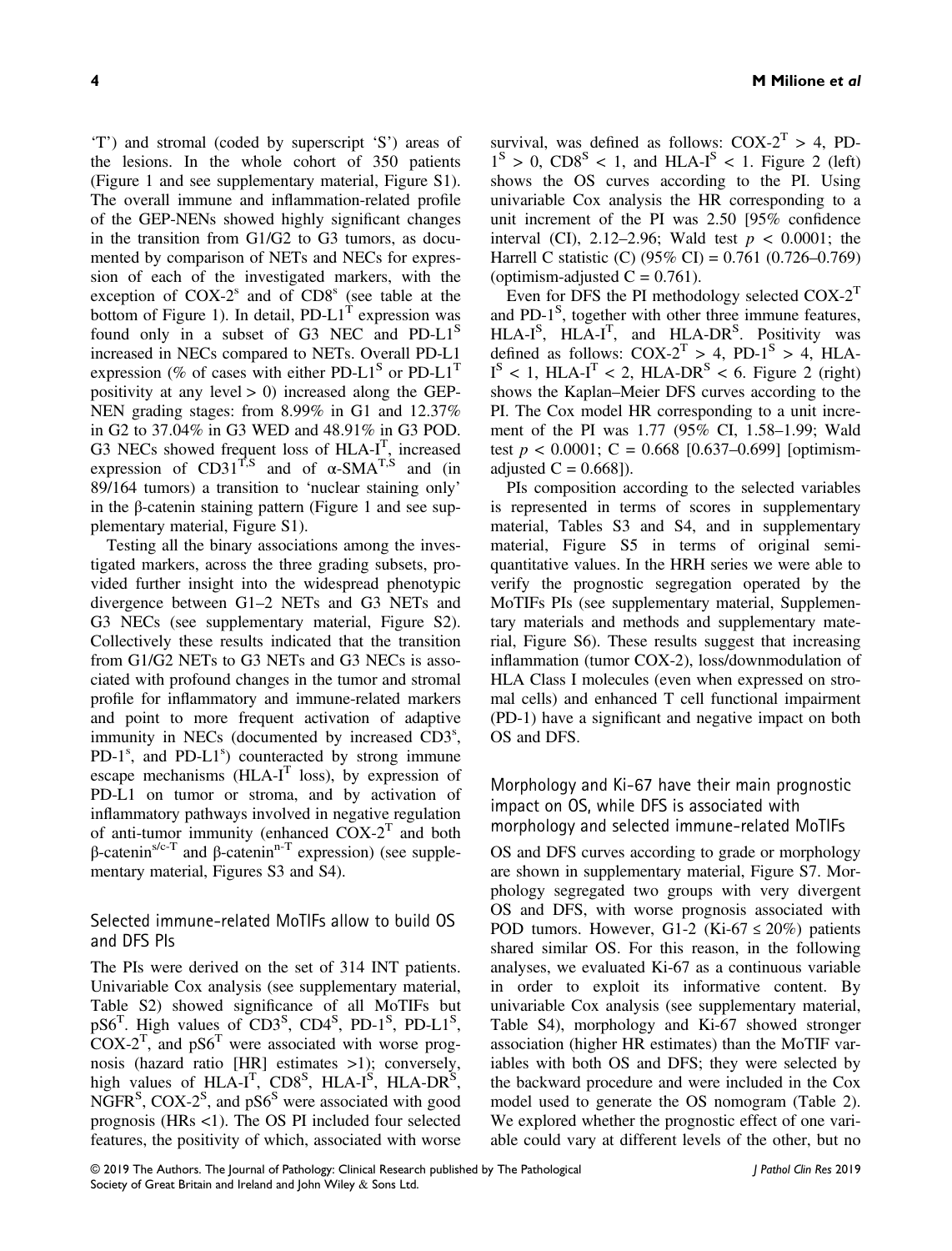#### MoTIFs improve prognostic prediction in GEP-NENs 5



Figure 1. MoTIFs profile of 350 GEP-NENs classified according to WHO grading, Ki-67 score and morphology. Results of semi-quantitative analysis (IHC scores) for expression of the indicated markers in each lesion is represented by the color code shown on the right-hand side of the figure. Expression of each marker was evaluated in the tumor (superscript T) or in the stroma (superscript S). The β-catenin<sup>T</sup> IHC score reflects surface or cytoplasmic (s/c) staining. To aid the interpretation of data, within each subset defined by WHO grading, the tumor samples were ranked according to the sum of IHC score values of the immune-related markers (HLA-I<sup>T</sup>, PD-L1<sup>T</sup>, CD3<sup>S</sup>, CD4<sup>S</sup>, CD8<sup>S</sup>, PD-1<sup>S</sup>, PD-L1<sup>S</sup>, HLA- $1^S$ , HLA-DR $^S$ ). Therefore, lesions with the highest sum of these IHC scores are at the top of each grading subset. Ki-67 score for each lesion was color coded as indicated in the legend on the right-hand side of the figure. For each lesion a graph is shown indicating length of patient survival (years) and related death/censoring information (\*Black: DOD; white: censored). Table at the bottom of the figure: expression of each marker was compared in the three main WHO grading subsets by Kruskal–Wallis test followed by Dunn's multiple comparison test. Up arrows and down arrows indicate increase or decrease of expression, respectively, in the subset with higher grading compared to the subset with lower grading. Number of arrows (1, 2, or 3) for each comparison reflects increasing significance ( $p < 0.05$ ,  $p < 0.01$ , or  $p < 0.001$ , respectively).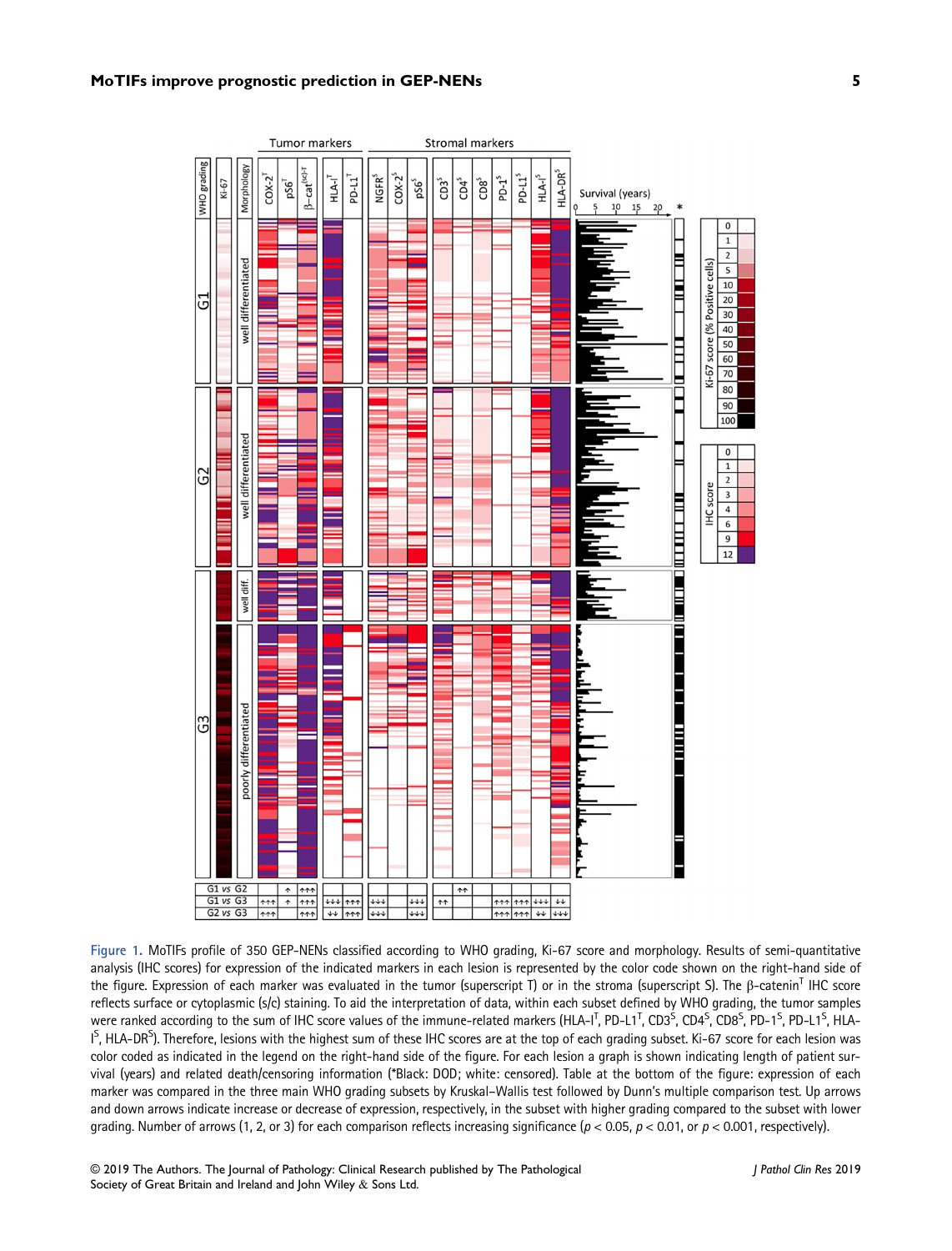

Figure 2. Kaplan–Meier curves for OS (left) and DFS (right) according to the PIs based on MoTIFs in the INT series. The MoTIFs PI for OS assumed values from 0 to 4, and the MoTIFs PI for DFS assumed values from 0 to 5.

significant results were obtained  $(p$  for interaction  $= 0.222$ ). The nomogram allows 5-year OS prediction according to specific morphology and Ki-67 values, and it is useful for exploiting the information given by Ki-67 as a continuous variable (Figure 3, and supplementary material, Figure S8 for nomogrampredicted OS in WED and POD subsets). Based on the above results, we also derived an OS stratification of G3 patients into three groups (see supplementary material, Figure S9): better prognosis, Ki-67  $\leq$  55%, WED; intermediate prognosis, Ki-67  $\leq$  55%, POD; worse prognosis, Ki-67 > 55%, POD.

In the multivariable DFS Cox model, the backward procedure selected morphology and MoTIFs PI (including  $COX-2^T$ , PD-1<sup>S</sup>, HLA-I<sup>S</sup>, HLA-I<sup>T</sup>, and  $HLA-DR^{S}$ ). The interaction between the two variables was not statistically significant, but achieved a P value as low as 0.050, disclosing a different prognostic effect of morphology at different levels of PI or vice versa: at increasing PI the importance of morphology decreased (Table 2, HR =  $10.23$  for PI = 0 versus HR =  $2.87$  for  $PI = 5$ ). Conversely, the PI was more able to segregate WED (HR  $= 6.21$ ) than POD patients' prognosis  $(HR = 1.74)$ . Thus, we decided to retain such interaction in the final Cox model used to generate the DFS nomogram (Table 2 and Figure 4). The interaction effect is clearer in the nomogram (Figure 4); the morphology effect is represented by the length of the axis (the longer the greater), and is greater at low PI levels (the longest axis corresponds to  $PI = 0$ ) and decreases at increasing PI (the shortest axis corresponds to  $PI = 5$ ). The nomogram calibration plots are shown in supplementary material, Figure S10; the nomogram

discriminative ability was very good for OS ( $C = 0.860$ ) [0.838–0.882]; optimism-adjusted  $C = 0.860$ , and was slightly lower for DFS  $(C = 0.732 \, [0.705 - 0.758];$ optimism-adjusted  $C = 0.731$ . In the HRH series we were able to verify the prognostic segregation operated by the nomograms (see supplementary material, Supplementary materials and methods and supplementary material, Figure S11).

Taken together these results suggest that DFS may be improved by preexisting immunity (which explains the impact of immune-related MoTIFs on

Table 2. Results of the multivariable Cox models for OS and DFS used to derive the nomograms

|                                        | <b>HR</b> | 95% CI           | P value                |
|----------------------------------------|-----------|------------------|------------------------|
| OS model                               |           |                  |                        |
| $Ki-67*$                               |           |                  | < 0.001                |
| 70.0% versus 1.8%                      | 11.32     | $(5.28 - 24.24)$ |                        |
| Morphology                             |           |                  | < 0.001                |
| POD versus WED                         | 4.83      | $(2.30 - 10.15)$ |                        |
| DFS model                              |           |                  |                        |
| Morphology                             |           |                  | $< 0.001$ <sup>+</sup> |
| POD versus WED with MoTIFs<br>$PI = 0$ | 10.23     | $(5.67 - 18.47)$ |                        |
| POD versus WED with MoTIFs             | 2.87      | $(1.21 - 6.81)$  |                        |
| $PI = 5$                               |           |                  |                        |
| MoTIF PI                               |           |                  | $< 0.001$ <sup>+</sup> |
| 5 versus 0 with morphology             | 6.21      | $(2.52 - 13.31)$ |                        |
| <b>WED</b>                             |           |                  |                        |
| 5 versus 0 with morphology             | 1.74      | $(0.70 - 4.30)$  |                        |
| <b>POD</b>                             |           |                  |                        |

\*Fitted through 3-knots restricted cubic spline; the two values are, respectively, the third and first quartile of Ki-67 distribution. †

Wald test P value of the main effect and interaction between morphology and MoTIF PI.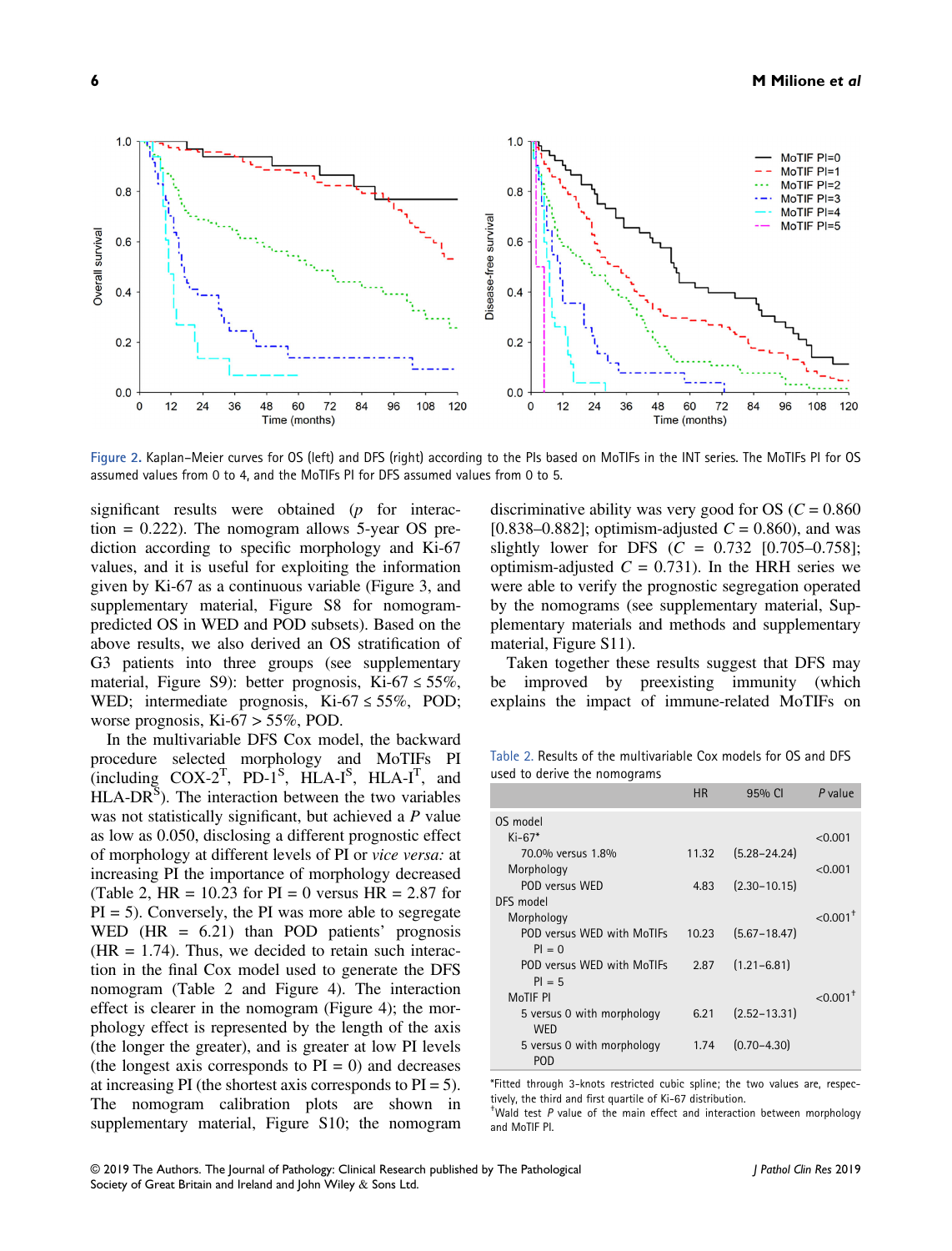

Figure 3. Nomogram to predict 5-year OS. The nomogram was derived from a multivariable Cox model including the two selected variables, morphology and Ki-67. Instructions: the nomogram provides a method of calculating 5-year OS probability on the basis of a patient's combination of covariates. Locate the tumor Ki-67 value, draw a line straight upwards to the Points axis to determine the score associated with Ki-67. Do the same for morphology, sum the two scores and locate the total score on the total points axis. Draw a line straight downwards to the 5-year OS axis to obtain the probability.

the DFS model). On the other hand, OS appears to be mainly associated with tumor-intrinsic biological aggressiveness (marked by POD morphology and high Ki-67), features that can no longer be counteracted even by a preexisting spontaneous immune response.

# **Discussion**

The quest for developing an improved classification of GEP-NEN, and specifically of the POD NEC G3 subset, stems from two distinct but overlapping needs, related to prognosis and treatment. On one hand, as



Figure 4. Nomogram to predict 5-year DFS. The nomogram was derived from a multivariable Cox model including the two selected variables, morphology and MoTIFs PI, together with their interaction. Instructions: the nomogram provides a method of calculating 5-year DFS probability on the basis of a patient's combination of covariates. Locate the axis corresponding to morphology and MoTIFs PI value and draw a line straight upwards to the points axis corresponding to that combination. Draw a line straight downwards to the 5-year DFS axis to obtain the probability.

© 2019 The Authors. The Journal of Pathology: Clinical Research published by The Pathological Society of Great Britain and Ireland and John Wiley & Sons Ltd.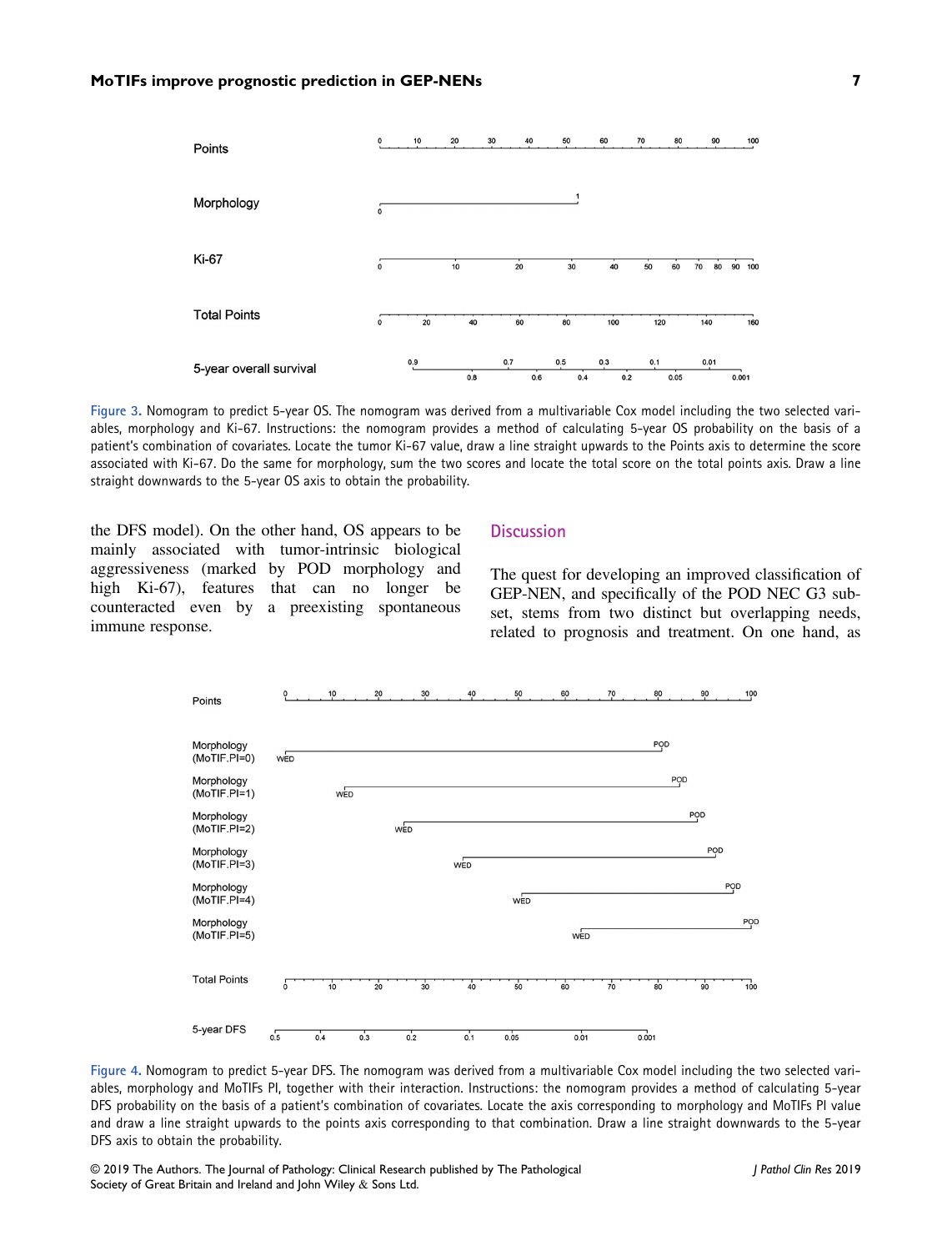outlined in the recent ENETS consensus guidelines [6], the available evidence suggests that POD NENs (NECs G3) are a heterogenous set of tumors, whose complexity and prognosis are not fully dissected by the available classification parameters (Ki-67 and morphology). On the other hand, advanced NENs remain poorly responsive to conventional (chemotherapy) or targeted approaches. Thus, there is an urgent need to identify new biological or molecular markers defining previously undetected subsets of advanced NEN patients who may be potentially responsive to innovative treatments such as immunotherapy [18].

In this study we found that the immune-related profile of GEP-NENs shows a clear shift at the G1/G2–G3 transition (both NETs and NECs). This grading-related evolution of the GEP-NEN immune profile suggested promotion of adaptive immunity in a subset of G3 NEC being counteracted by immune escape mechanisms  $(HLA-I<sup>T</sup>$  loss) and by promotion of inflammatory mechanisms that negatively regulate adaptive immunity  $(COX-2^T \text{ and } \beta\text{-catenin}^T)$ . Tumor and microenvironment immune profiling in the G3 subset allowed the identification of two groups: patients with reduced expression of HLA-I<sup>T</sup>, associated with reduction of lymphoid markers, CD3<sup>S</sup> and  $CDS<sup>S</sup>$  and loss of PD-L1<sup>S</sup> (these patients have the worst prognosis and appear less suitable for immunotherapy (see supplementary material, Figure S3). On the other hand, patients with retention of expression of  $HLA-I<sup>T</sup>$  and the presence of a lymphoid infiltrate  $(CD3<sup>S</sup>, CD8<sup>S</sup>, PD-L1<sup>S</sup>)$  have a more favorable prognosis and could potentially be responsive to immunotherapy (see supplementary material, Figure S3) [18,19].

A weak but significant inverse correlation was found between Ki-67 and HLA-I<sup>T</sup> ( $r = -0.180$ ) and between Ki-67 and CD8<sup>S</sup> ( $r = -0.293$ ), while PD-L1<sup>T</sup> and Ki-67 showed a direct correlation  $(r = 0.280)$ . These findings suggest that increased tumor grading (captured by Ki-67) is associated also with impairment of anti-tumor immunity through HLA-I downmodulation, reduced CD8 infiltration and enhanced PD-L1 expression on tumor cells. We also studied MoTIFs prognostic value and generated OS and DFS PIs based on selected MoTIFs able to stratify patients' prognosis. The negative impact on DFS of  $COX-2<sup>T</sup>$ and PD- $1<sup>S</sup>$  and the positive impact of HLA- $I<sup>S</sup>$ , HLA-I<sup>T</sup>, and HLA-DR<sup>S</sup> have a potentially straightforward interpretation:  $COX-2^T$  has been shown to mediate inhibition of type-I interferon (IFN) and T cellmediated anti-tumor responses [20], while a high expression of PD-1 can mark functionally impaired (exhausted) T cells at tumor sites [21]. In contrast, retained HLA- Class I and Class-II expression in the

tumor microenvironment are essential requisites for tumor-antigen recognition by  $CDS<sup>+</sup>$  and  $CD4<sup>+</sup>$  T cells [22,23]. Therefore, the specific MoTIFs selected by the DFS model strongly point to the relevance of a functional adaptive immune response in delaying tumor relapse.

Finally, two nomograms were elaborated based on MoTIFs and WHO prognostic parameters for estimating 5-year OS and DFS probability. The nomogram findings showed that the combination of morphology and Ki-67 is the best prognosticator of OS in NENs. Moreover, the association of POD morphology and a Ki-67 threshold of 55% enables the identification of three G3 subpopulations with different OS, in line with previous studies [3,4]. The analysis of tumor microenvironment showed that no biomarker was relevant enough to modify the prognostic value of the WHO 2017 classification [5]. Anyway, these results suggest that DFS may be improved by preexisting immunity, which explains the impact of immunerelated MoTIFs on the DFS model, while OS appears to be mainly associated with tumor-intrinsic biological aggressiveness (marked by POD morphology and high Ki-67), features that can no longer be counteracted even by a preexisting spontaneous immune response.

This study has some limitations. First, the HRH series only included G3 (both NETs and NECs) patients, thus the external validity of our tools should be demonstrated on G1-2 patients. Second, although we showed different levels of MoTIFs association according to grade, in the absence of a large G3 population we could not generate G3-specific prognostic tools.

In conclusion, this study shows that microenvironmentrelated immune and inflammatory markers can improve prognostic prediction in GEP-NENs, when combined with established Ki-67 and morphology parameters. Moreover, at least a subset of G3 POD (NECs) has microenvironment features consistent with spontaneous activation of adaptive immunity (co-expression of CD3, CD4, CD8, PD-1, and PD-L1), suggesting potential for responsiveness to immunotherapy targeting immune checkpoints.

## Acknowledgements

This work was supported by Institutional Resources. Editorial assistance for the preparation of this manuscript was provided by Luca Giacomelli, PhD, on behalf of Content Ed Net; this assistance was funded by Novartis.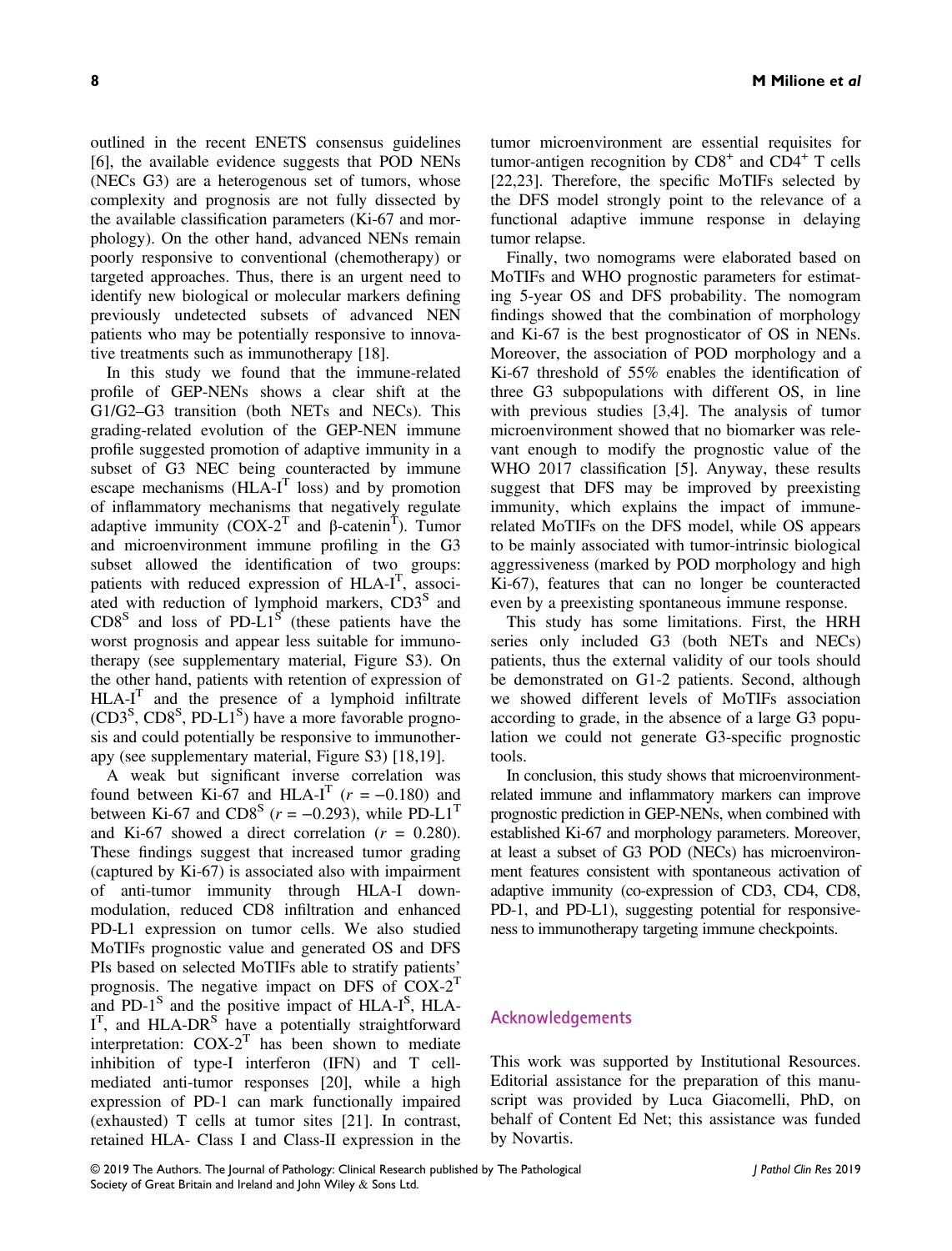#### Author contributions statement

MM and AA conceived and designed the study. MM, RM, and AA developed the methodology. AP, PS, GT, GC, CP, SP, CC, VM, and GS acquired data (provided animals, acquired and managed patients, provided facilities, etc.). RM and FB analyzed and interpreted data (e.g. statistical analysis, biostatistics, computational analysis). MM, RM, AM, and AA wrote, reviewed and/or revised the manuscript. KK, GC, LG, and AC provided administrative, technical or material support (i.e. reporting or organizing data, constructing databases). MM, RM, AM, FdeB, GP, and AA supervised the study.

## References

- 1. Kulke MH. Clinical presentation and management of carcinoid tumors. Hematol Oncol Clin North Am 2007; 21: 433-455; viiviii.
- 2. Bosman FT, World Health Organization. International Agency for Research on Cancer. WHO Classification of Tumours of the Digestive System. IARC Press: Lyon, 2010.
- 3. Sorbye H, Welin S, Langer SW, et al. Predictive and prognostic factors for treatment and survival in 305 patients with advanced gastrointestinal neuroendocrine carcinoma (WHO G3): the NOR-DIC NEC study. Ann Oncol 2013; 24: 152–160.
- 4. Milione M, Maisonneuve P, Spada F, et al. The clinicopathologic heterogeneity of grade 3 gastroenteropancreatic neuroendocrine neoplasms: morphological differentiation and proliferation identify different prognostic categories. Neuroendocrinology 2017; 104: 85–93.
- 5. Lloyd RV, Osamura RY, Klöppel GN, et al. WHO Classification of Tumours of Endocrine Organs (4th edn). International Agency for Research on Cancer (IARC): Lyon, France, 2017.
- 6. Garcia-Carbonero R, Sorbye H, Baudin E, et al. ENETS consensus guidelines for high-grade gastroenteropancreatic neuroendocrine tumors and neuroendocrine carcinomas. Neuroendocrinology 2016; 103: 186–194.
- 7. Fazio N, Milione M. Heterogeneity of grade 3 gastroenteropancreatic neuroendocrine carcinomas: new insights and treatment implications. Cancer Treat Rev 2016; 50: 61–67.
- 8. Galon J, Mlecnik B, Bindea G, et al. Towards the introduction of the 'Immunoscore' in the classification of malignant tumours. J Pathol 2014; 232: 199–209.
- 9. Fridman WH, Pages F, Sautes-Fridman C, et al. The immune contexture in human tumours: impact on clinical outcome. Nat Rev Cancer 2012; 12: 298–306.
- 10. Herbst RS, Soria JC, Kowanetz M, et al. Predictive correlates of response to the anti-PD-L1 antibody MPDL3280A in cancer patients. Nature 2014; 515: 563–567.
- 11. Lipson EJ, Forde PM, Hammers HJ, et al. Antagonists of PD-1 and PD-L1 in cancer treatment. Semin Oncol 2015; 42: 587–600.
- 12. Ryschich E, Autschbach F, Eisold S, et al. Expression of HLA class I/II antigens and T cell immune response in human neuroendocrine tumors of the pancreas. Tissue Antigens 2003; 62: 48–54.
- 13. Katz SC, Donkor C, Glasgow K, et al. T cell infiltrate and outcome following resection of intermediate-grade primary neuroendocrine tumours and liver metastases. HPB (Oxford) 2010; 12: 674-683.
- 14. Sato S, Tsuchikawa T, Nakamura T, et al. Impact of the tumor microenvironment in predicting postoperative hepatic recurrence of pancreatic neuroendocrine tumors. Oncol Rep 2014; 32: 2753–2759.
- 15. Milione M, Maisonneuve P, Pellegrinelli A, et al. Loss of succinate dehydrogenase subunit B (SDHB) as a prognostic factor in advanced ileal well-differentiated neuroendocrine tumors. Endocrine 2017; 57: 512–517.
- 16. Durrleman S, Simon R. Flexible regression models with cubic splines. Stat Med 1989; 8: 551–561.
- 17. Tian L, Tibshirani R. Adaptive index models for marker-based risk stratification. Biostatistics 2011; 12: 68–86.
- 18. Weber MM, Fottner C. Immune checkpoint inhibitors in the treatment of patients with neuroendocrine neoplasia. Oncol Res Treat 2018; 41: 306–312.
- 19. Cives M, Strosberg J, Al Diffalha S, et al. Analysis of the immune landscape of small bowel neuroendocrine tumors. Endocr Relat Cancer 2019; 26: 119–130.
- 20. Zelenay S, van der Veen AG, Bottcher JP, et al. Cyclooxygenasedependent tumor growth through evasion of immunity. Cell 2015; 162: 1257–1270.
- 21. Ahmadzadeh M, Johnson LA, Heemskerk B, et al. Tumor antigenspecific CD8 T cells infiltrating the tumor express high levels of PD-1 and are functionally impaired. Blood 2009; 114: 1537–1544.
- 22. Thibodeau J, Bourgeois-Daigneault MC, Lapointe R. Targeting the MHC class II antigen presentation pathway in cancer immunotherapy. Oncoimmunology 2012; 1: 908–916.
- 23. Aptsiauri N, Garcia-Lora AM, Cabrera T. MHC Class I Antigens in Malignant Cells: Immune Escape and Response to Immunotherapy. Springer: New York, 2013.
- \*24. Akaikei H. Information theory and an extension of maximum likelihood principle. Proc 2nd Int Symp on Information Theory 1973: 267–281.
- \*25. Harrell FE Jr, Lee KL, Mark DB. Multivariable prognostic models: issues in developing models, evaluating assumptions and adequacy, and measuring and reducing errors. Stat Med 1996; 15: 361–387.
- \*26. Efron B, Tibshirani R. An Introduction to the Bootstrap. Chapman & Hall: New York, 1993.

\*Cited only in supplementary materials.